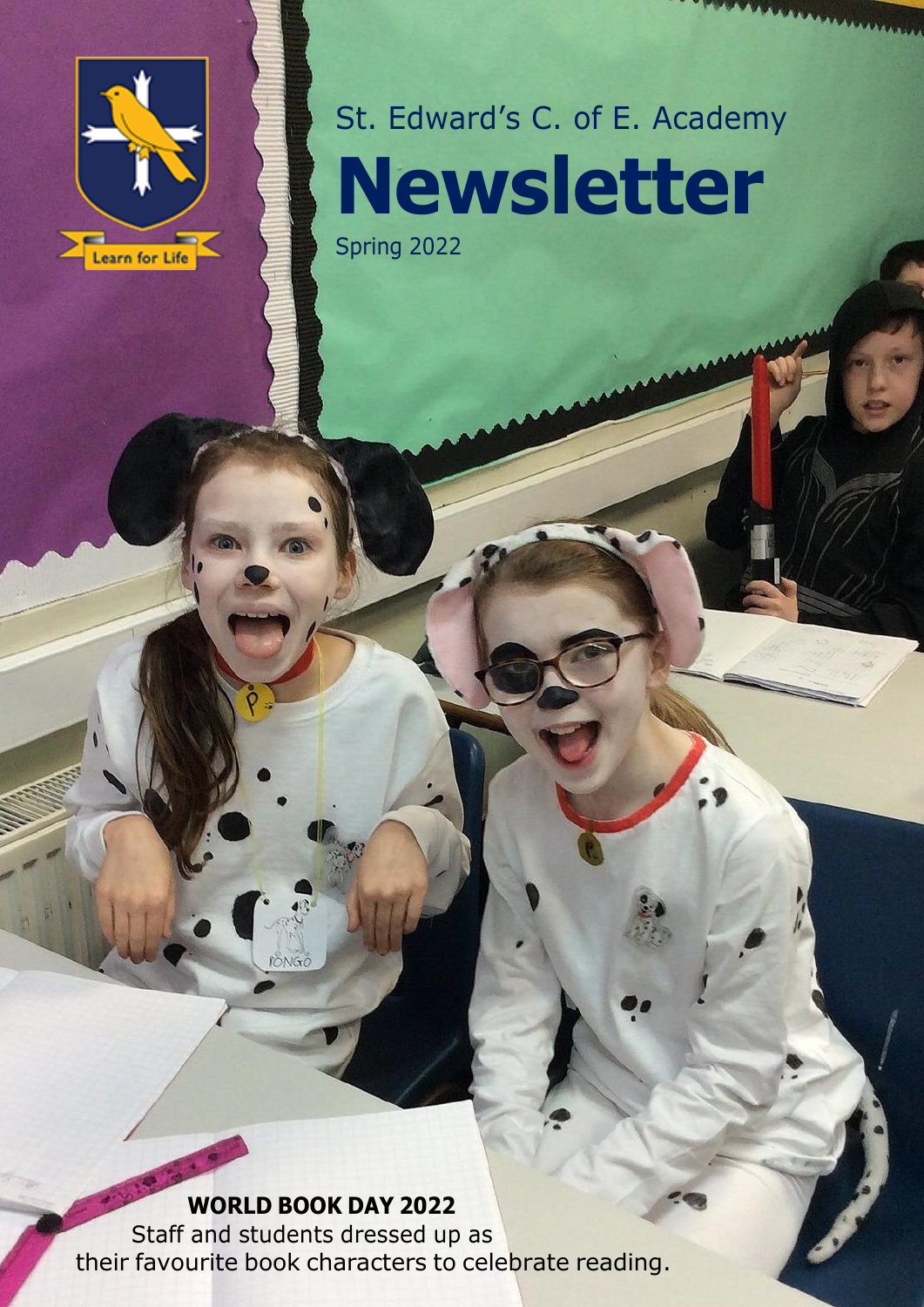### **Leek Lunges for the County Championships!**

**O**n 12th February, 2022, Leek Swimming Club took part in the Staffordshire County Swimming Championships in Stafford. There were multiple races that took place: front crawl, butterfly, backstroke, breaststroke and the individual medley (one length of each stroke); however, not just anyone could compete - a specific time was required to qualify (known as a county time). There were also different distances: 50m, 100m, 200m and 400m – and for some strokes, races even as far as 800m and 1500m.

Eight swimmers – who are from Leek Swimming Club – qualified to compete in a total of 53 races as the swimmers all had at least one county time. Three of the swimmers are current students at St. Edward's



Church of England Academy and one swimmer is an ex St. Edward's pupil: Amelie, Ollie, Sam and Ewan.

The swimmers were subject to a rigorous training regime in preparation for this important event for the small club. When interviewed, before the event, head coach (Simon Yates) said,

### **"***I'm hoping that we can achieve some medals and gain a few more regional times for our fabulous swimmers and our club. They have all worked really hard.***"**

In order to win a medal, the swimmers needed to be first, second or third fastest in their age category for their race. Swimmer, Sam, mentioned that all of the swimmers were nervous for the big event. Would they claim the gold? For Leek Swimming Club the answer was yes! In fact, one of their swimmers, Ollie, managed to win as many as 4 gold medals!

An important balance of diet and exercise will create an epic swimmer. Most swimmers train (in the pool) for ten hours a week completing sets for each stroke on AT pace (which is their personal best time plus seven seconds) to prepare for competitions. The training sets are split into five stages: warm up, prep set, main set 1, main set 2, and cool down.

In addition to this exercise, meals play an important part of the swimmers' healthy diet in preparation for their races. They also require countless amounts of energy and protein in order to accomplish good times and maybe even a trophy. Unfortunately, some swimmers have missed training sessions recently due to Covid-19 but hopefully they will be fit for the championships…

As the training regime continues, more swimmers are coming out of isolation and are returning to their rigorous routines. For further information go to Staffs ASA and remember anyone can be a good swimmer with effort, determination and commitment.

St. Edward's Church of England Academy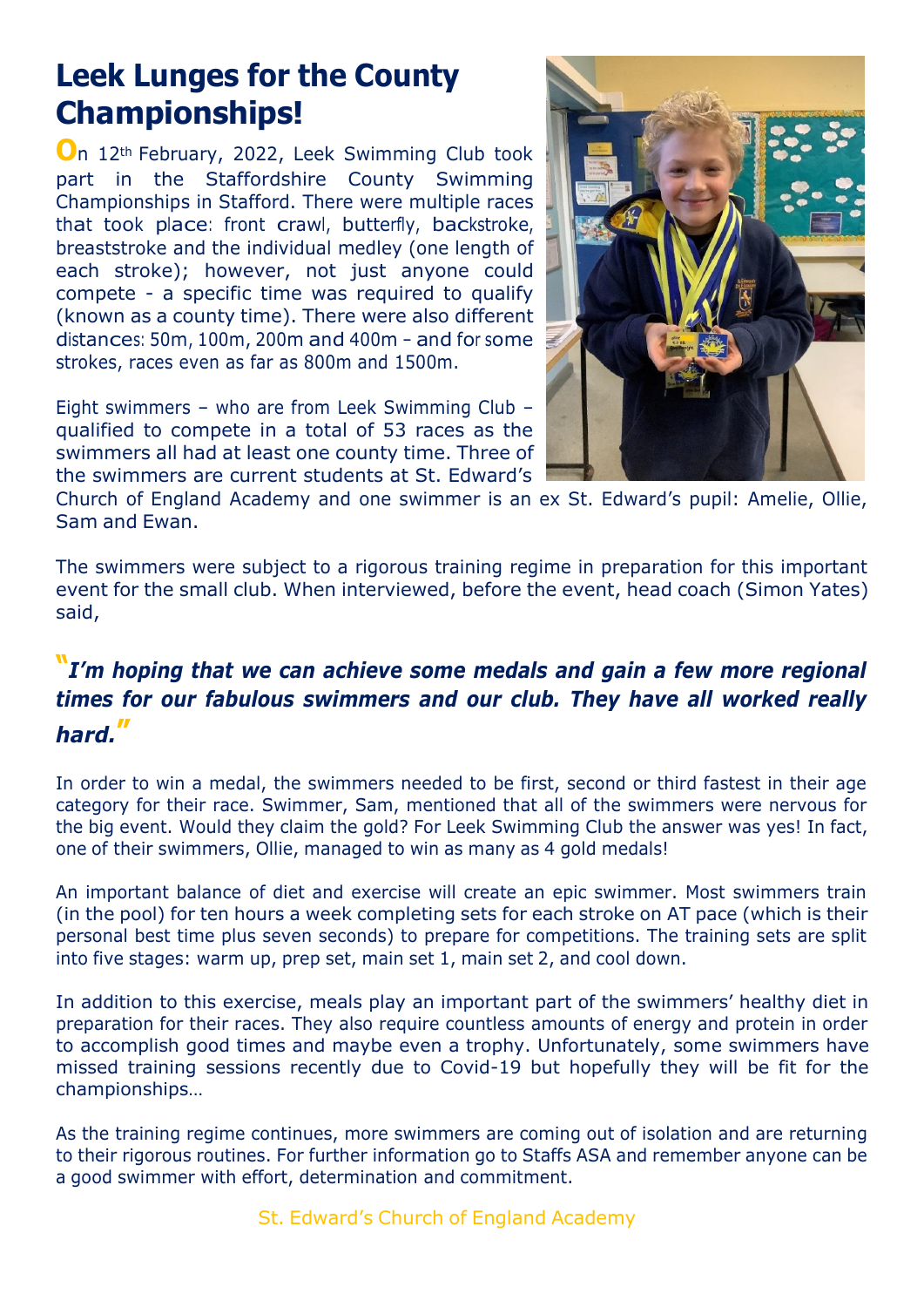# **Boxing Bizarre**

**C**allum, <sup>a</sup> year six student at St. Edward's Church of England Academy, is a junior boxer at Keatsey's Boxing Academy in Leek. On Monday, 10<sup>th</sup> January, he was moved to the highest rank in the boxing gym. The head coach, Andy Keates, had



chosen to move him up as he was boxing at a higher level than everyone else in the age 8 – 11 and 12 – 17 classes.

Callum started boxing on 17th June 2021 in the  $8 - 11$  class

and has had to work hard to progress in the sport so quickly. After only a few weeks, Callum had proven himself to be one of, if not the, best in his class – improving rapidly on a vast amount of boxing subjects: the jab, cross, hook, head movement and footwork.

By the middle of September, Callum had moved up to the  $12 - 17$  class but was still the best – even there! However, Callum remains humble and knows that there is a still room for improvement – sparring with the coaches at the gym on a number of occasions is helping him to progress further still. Unfortunately, only a few months later, the gym closed for the Christmas holidays halting Callum's accelerated progress.

Luckily, the gym re-opened on 4th January 2022, and just short of a week later, Callum was promoted again to a class where he now does higher intensity bag work, circuit training and sparring. Since then, he has continued to improve and has zero doubt in his boxing ability.

Currently, Callum hopes to continue to improve and recently stated,

### **"***I WILL compete in the 2028 Olympics and I hope to win the gold* medal.



If he succeeds, then his next goal will be to win a world title! Callum said that only if he accomplishes this will he be satisfied with himself – he's certainly setting the bar high!

### **Steps for Support**

**T**hroughout 2022, a family from Leek are attempting a virtual walking challenge – a total of… 874 miles! They are counting their steps on a variety of local walks: Tittesworth Reservoir, Rudyard Lake and many more; however, they are not completing this physically exhausting challenge for money for themselves – the family are taking this on for the Douglas Macmillan Hospice charity, who entirely rely on public donations as they receive no funding from the government.

Since the challenge started, they have been tracking their miles using an app named Strava. The family, who were inspired by Mrs Salmon, are attempting this in memory of Matthew, husband to Vicky and father to St. Edward'<sup>s</sup> students, Isla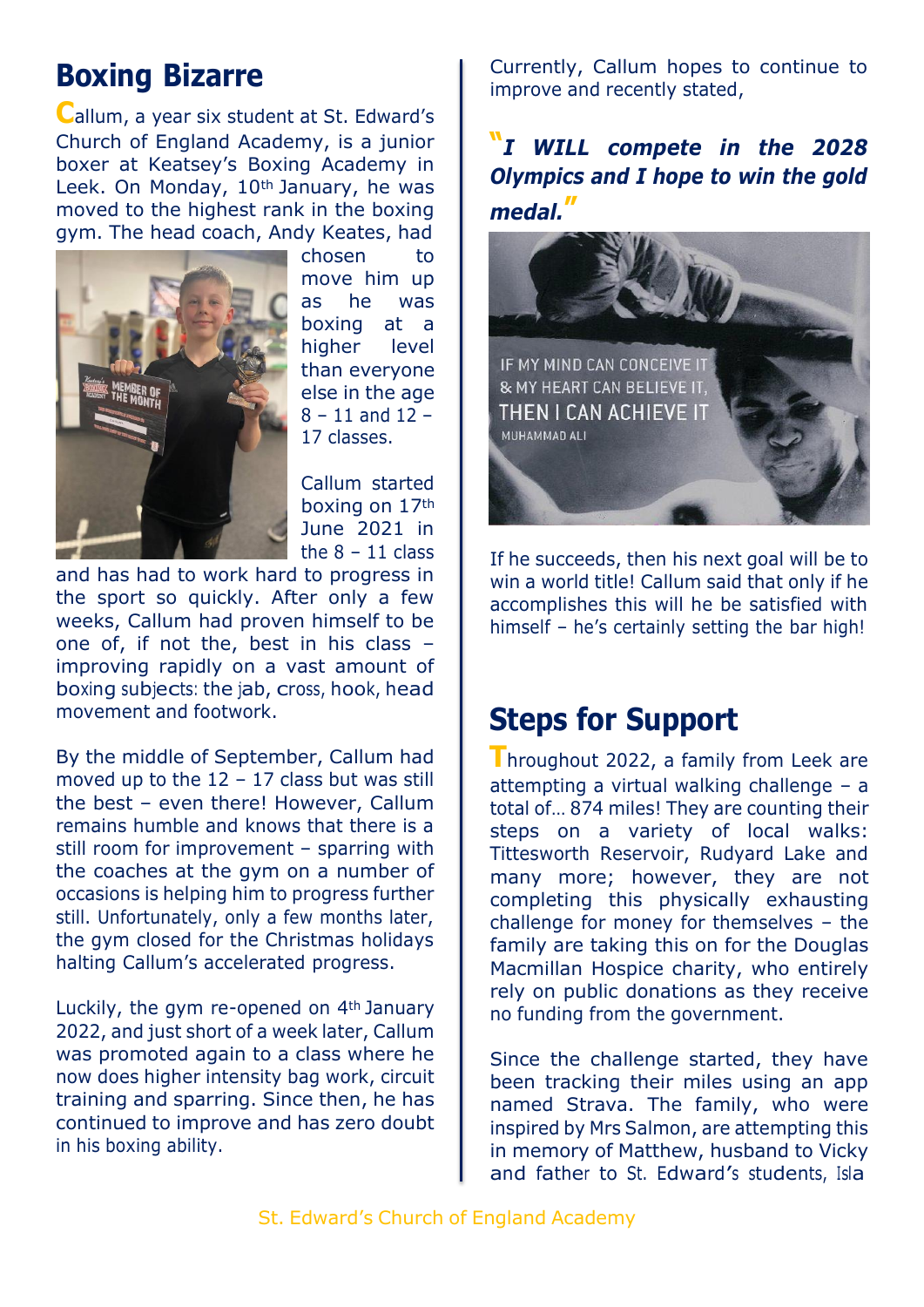and Noah, so that other people in the same situation receive the correct treatment. In trying this, they are having an abundance of fun (and the family's mental and physical state will improve too).

Vicky, mother to Isla and Noah, stated:

*"We benefited greatly from the support of the Douglas Macmillan Hospice, especially from the equipment - including a recliner chair - which the charity lent us from Matthew's palliative care nurse, Davina. It baffles me how the Dougie Mac is funded solely by donations and in Matthew's memory, we want to raise some money so that other families in similar situations are about to benefit."*

Isla informed us that she is enjoying the walks with her friends whilst helping to raise money for charity.

The family – who are putting their legs to the test – have created a JustGiving page and they have already raised over £1,000 and the family are incredibly grateful for everyone's donations so far!

As of now, the challenge is proving to be tough but great fun. If this continues, the family may attempt this challenge again in the future. The question is: will they complete it?

If you would like to support Team B in their mission to support Douglas Macmillan, you can find their JustGiving page at:

[www.justgiving.com/f](http://www.justgiving.com/)undraising/vickybagshaw

# **The Worst Valentine's Gift**

**T**his term we have seen yet another Valentine's Day come and go. In February, some of our Year 6 students – Catherine, Natalie, Ava and Katie-Rose interviewed a number of teachers at St. Edward's, asking them, 'What is the worst Valentine's gift you have ever received?'

After many responses, we found that the most commonly unappreciated gift amongst our staff was 'nothing'; however, although we were quite astonished that so many of our teachers hadn't received any gift for Valentine's, the response that really sparked our interest was Miss Harrop's reply of, *"A second-hand gift that was*

*meant for somebody else."* We had to find out more!

Miss. Harrop expressed her dissatisfaction with receiving a handbag one Valentine's Day that belonged to a boyfriend's parent. She said this was slightly strange and confusing. It doesn't sound like the most romantic gesture!

Many people have heard of the art of regifting but how would you feel to have received a gift that was second-hand as well as bought for somebody other than you?

Regift responsibly!

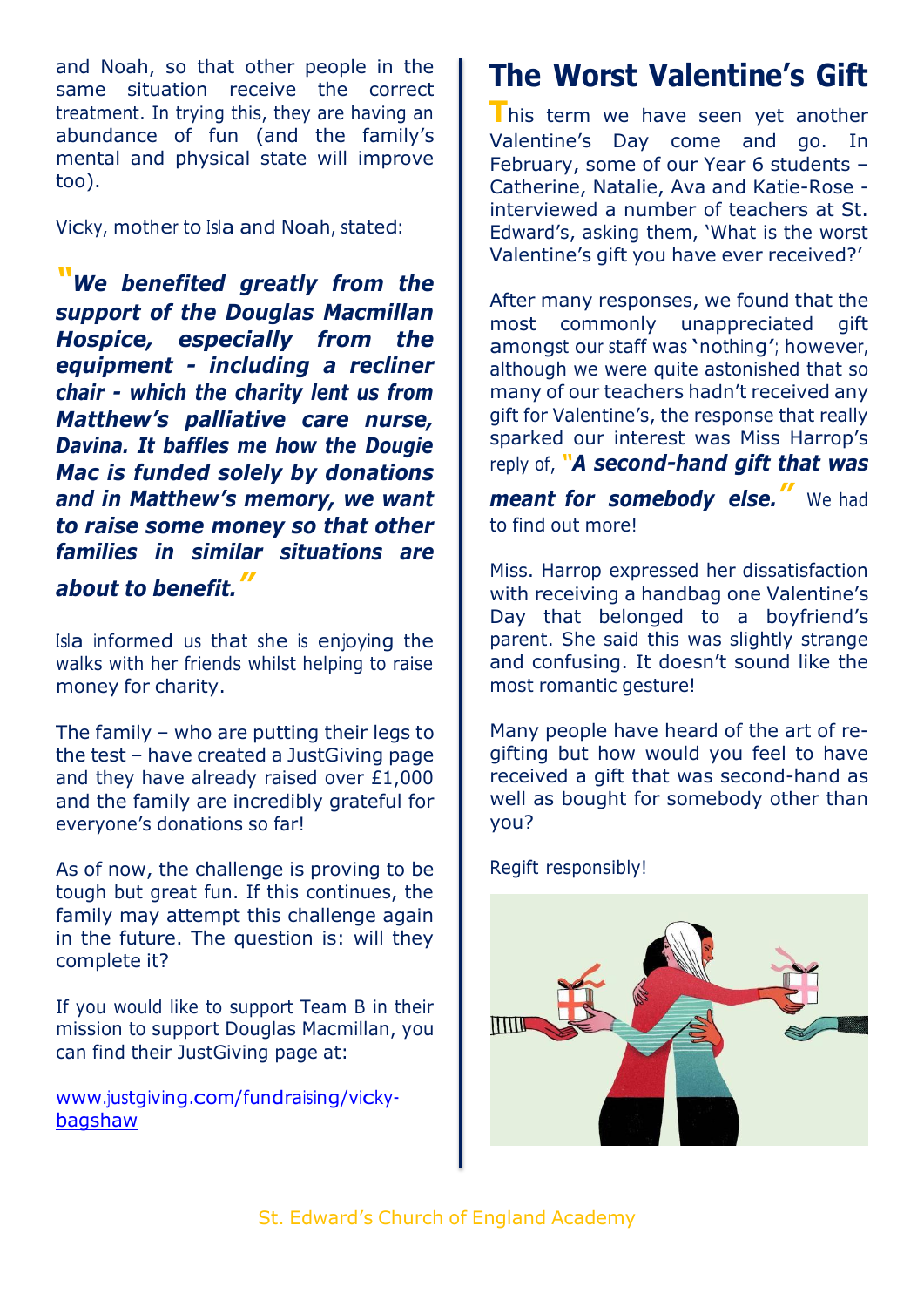# **How Eco-Friendly Are You?**

**T**wo of our Year <sup>5</sup> students, Emily and Beth, have been investigating ways in which we can be eco-friendlier at St. Edward's…



People using lunchboxes usually use a lot of things that go in the bin: tin foil, plastic bags and cling film. Many of these are not recycled and end up in landfill or the ocean; however, did you know that you can now buy foil that is made out of wax? This means you can wash it, re-use it and save the planet all at the same time!



#### **2. Travelling to school: could you be greener?**

Did you know that fumes from car exhaust pipes create air pollution, which can cause eye irritation, respiratory disease, fatigue and headaches?

Want to be a part of the solution, rather than the pollution? Here are three easy ways you can help:

**Scoot, Cycle or Walk:** Don't use your car to get everywhere; use your bike, scooter or any other pollution-free mode of transport to travel to and from school.



**Park and Stride:** If you live quite far away from school you could use your car to get some of the way, park some distance away from the school and walk the rest of the way. It might not deplete all of the pollution but it helps stop congestion and heavy pollution near to our school.

**Don't Idle:** When you have your car running while you are parked, it is called idling. Idling is one of

the main causes of air pollution. So, even if it's cold and the heat from the engine is warm, don't idle because it hurts the planet and anyone nearby breathing in the air.



#### **3. Don't Waste Paper!**

The rainforest is a key factor in our survival, producing oxygen for us and homes for countless animals and plants. The damage caused to it has to stop! Help save the trees by following our top tips:

- If you make a mistake, use a rubber or put a neat line through it – don't discard the entire piece of paper just because of one small error!
- Use every page in your exercise book to its fullest – rule off after each lesson and start underneath next lesson.
- Use both sides of a piece of paper.
- Only print something if you need to: could you send your homework to your teacher through Teams? Could you have a document electronically rather than in physical copy?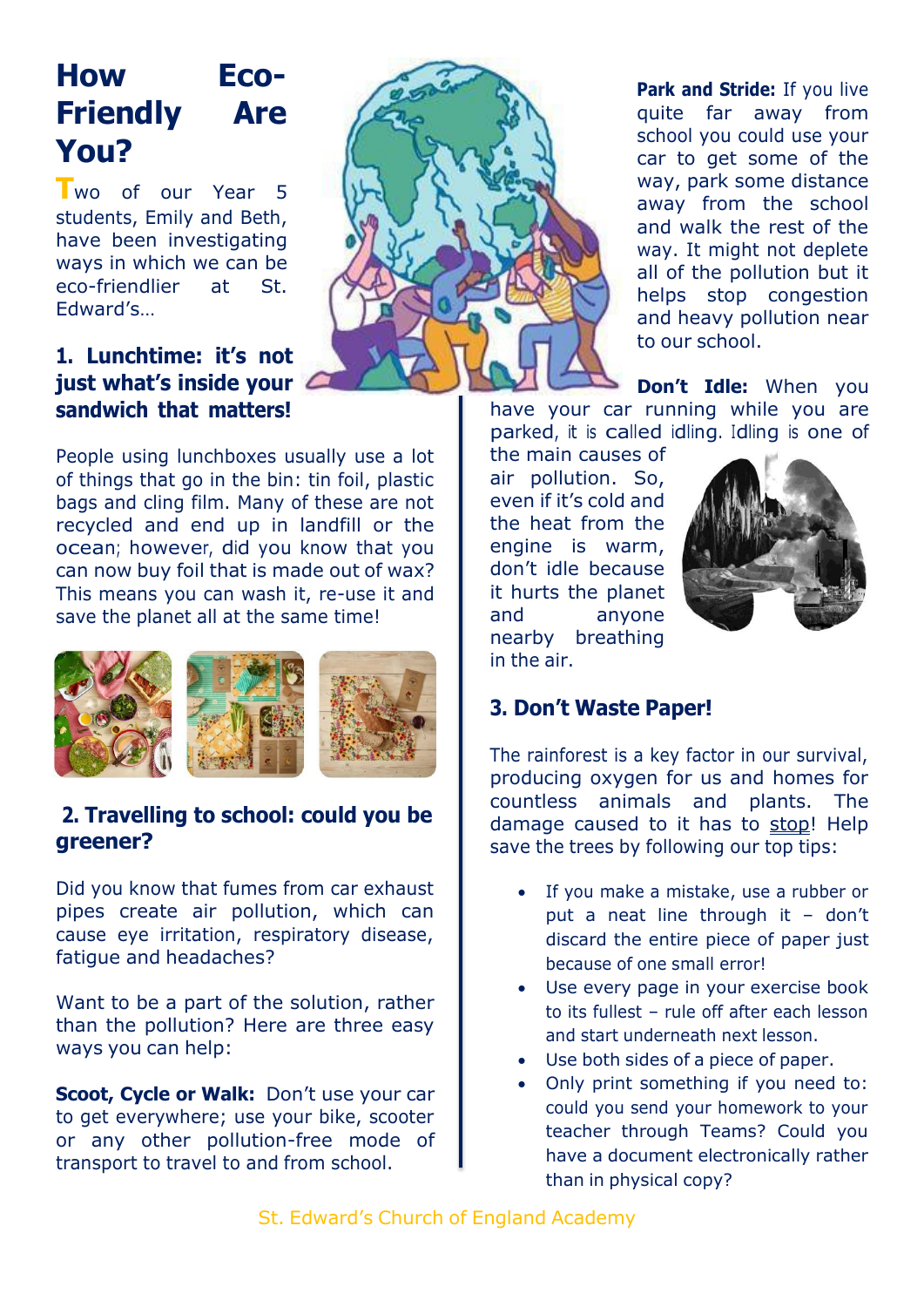# **Don't Fall Victim to SATS Stress!**

**I**n May, our Year 6 students will sit their SATS (Standard Assessment Tests) in Maths and English. We know that some of our students have started to feel anxious and stressed about these tests and so we took to the corridors of St. Edward's to speak to the lovely teachers who gave their advice on how to feel well-prepared, confident and calm in the face of the SATS!

#### **Miss Aggett**

"Don't forget that you can get any of the questions read to you so you don't have to worry about English in Maths."

#### **Mr Tunstall**

"Eat plenty of fish because it is good for you and your brain. Go in with confidence. Even though the SATS are important, remember they don't determine who you are: you are not defined by a number of a piece of paper!"

#### **Miss Newport**

"Just do your best and make sure you have a big breakfast – your brain will need the energy!"

#### **Mr Massey**

"Try not to worry about the SATS. If you worry, you will still have to do them - just listen to your teachers, complete all of your work and there will be nothing to worry about."

#### **Mr Jones**

"The only thing we can ever ask from you is for you to do your best."

#### **Mrs Dickinson**

"Keep perspective. Reach for the moon and you should at least grab a few stars on your way."

#### **Mr Burrows**

"Fresh air and a lot of exercise. Long, deep breaths in on 4 and out on 8. Good food and good sleep. Small revision – don't overload your brain."

#### **Miss Towers**

"Always make time to do what you enjoy – that's really important. Work hard at school, but work hard on enjoying your time away from school too! Don't forget to believe in yourself; you have already got the skills you need to be successful – you just have to use them!"

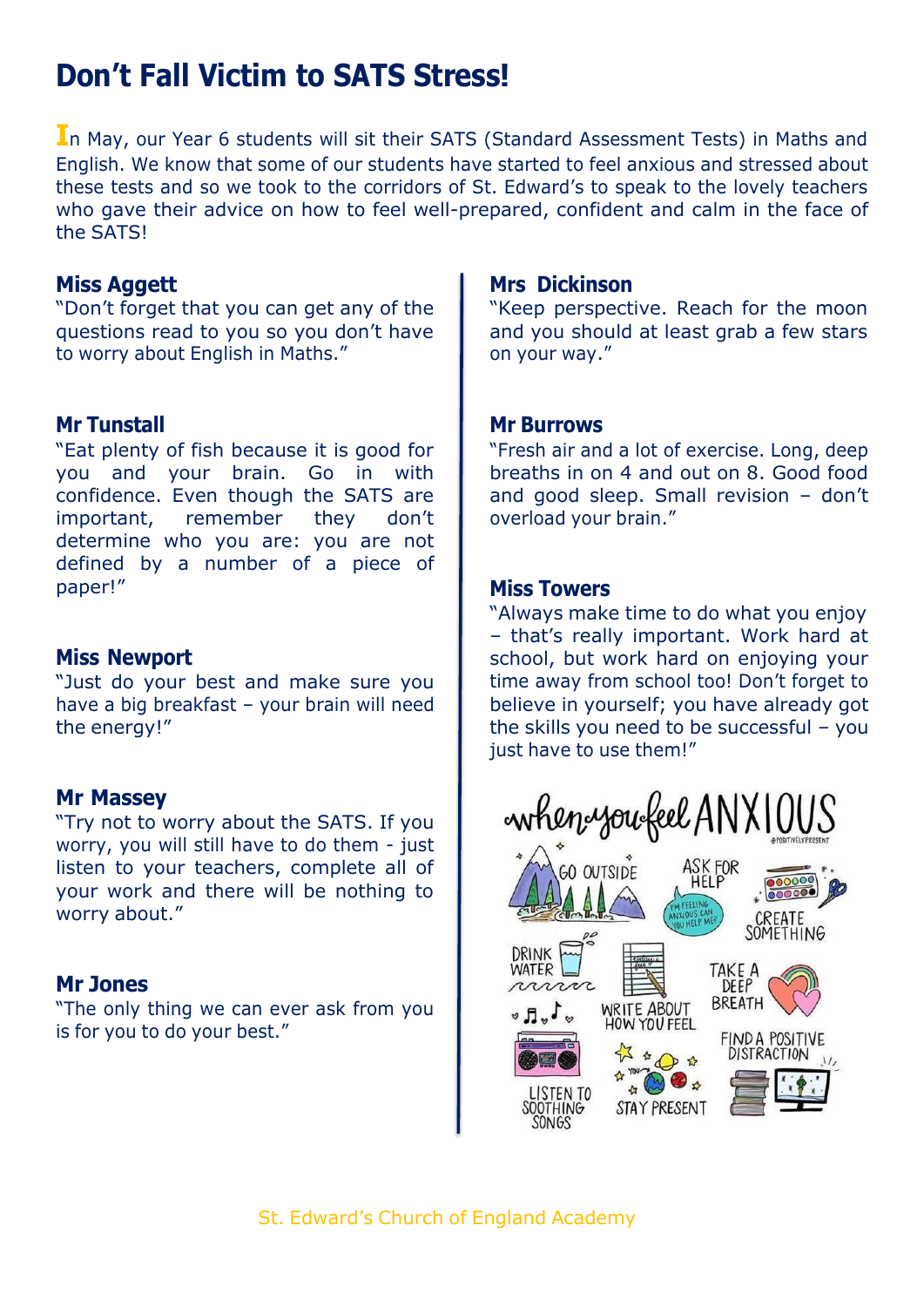### **How Have Our Year 5 Students Settled into Life at St. Edward's?**

**N**ow that we are well into the Spring term, we thought it would be great to see how the Year 5 students have settled into their new school lives here at St. Edward's Church of England Academy.

Jake, Bethany, Eden and Phoebe took to the Year 5 yard to ask some of the students about their learning at St. Edward's so far and this is what they found…



We started with Catlin, who is in 5 Newton; we asked her what her favourite subject was and

why: *"Maths because my teacher makes learning fun and makes sure that we all understand what we*

*need to do."* Following that we asked her, what have you found challenging since you've joined St. Edward's? Caitlin explained that, *In science, the work is challenging but my teacher is helping me to feel more confident."*

Next, we asked Ida from 5 Florence if she felt like any member of staff had gone above and beyond to help her settle in? She

responded with: *"Miss Broadhurst definitely because she always makes me feel good*

*about myself."* Finally, we asked her what she had found challenging since she joined the school. Ida replied,

*"Timetables are hard for me but I have been enjoying practising them using TT Rockstars!"*

We finished our interviews with Layla, also from 5 Florence. To start the interview, we asked who is your favourite teacher

and why? She said, *"Miss Newport, my maths teacher, because she is really kind and I enjoy her lessons."*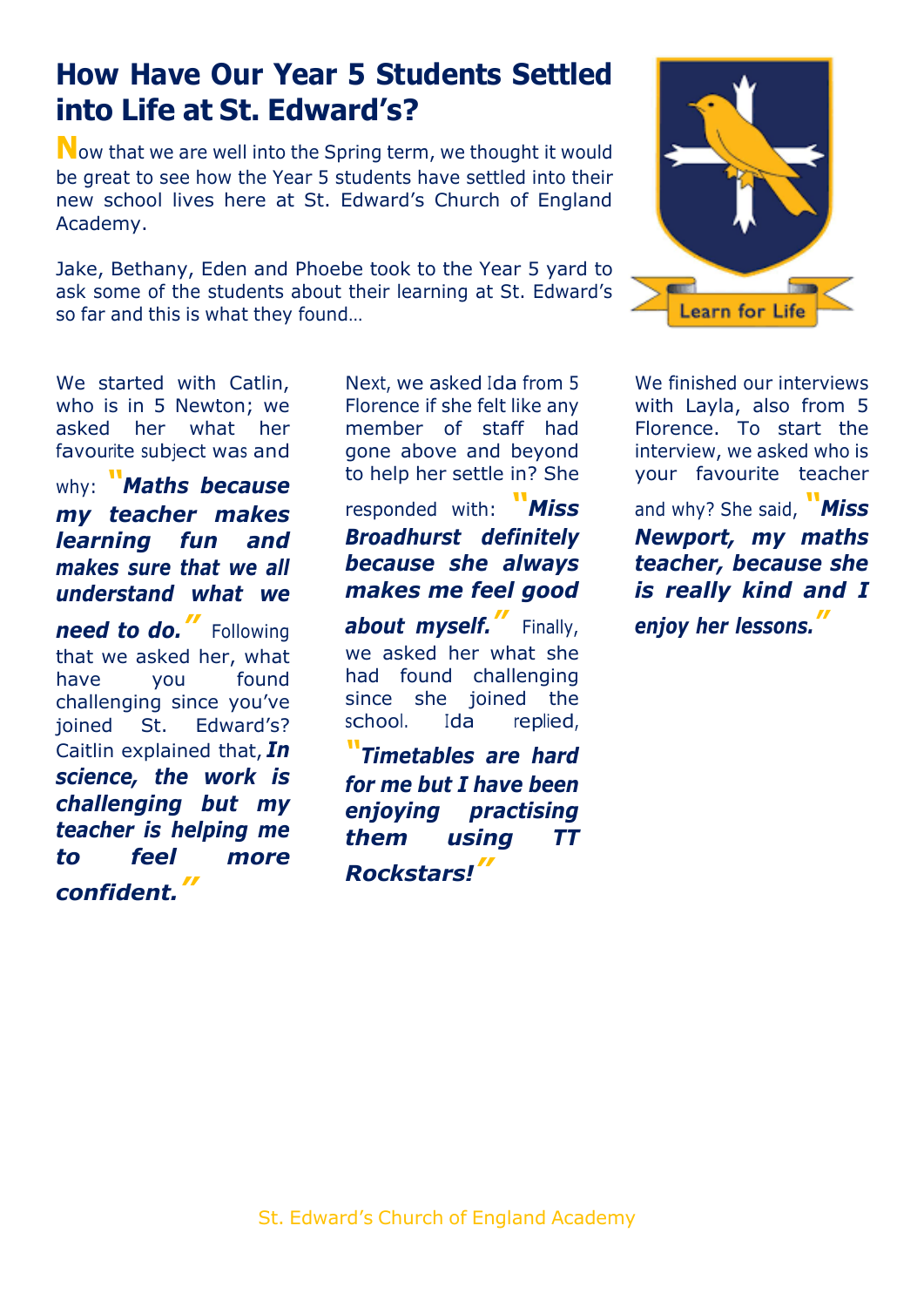# **FANTASTIC FUNDRAISERS**

**F**our of our Year 5 pupils raised a fantastic amount of money for 2 very worthy causes.

The pupils raised the money by holding a sweet and cake sale on the year 5 yard. The pupils baked the cakes themselves. They were amazing.

Nicole and Sam raised **£47.50** for the Ukraine Humanitarian Appeal

Olivia and Livvie raised **£89.60** for the Luosko GSD Rescue



#### **Well done to all of you!**



St. Edward's Church of England Academy